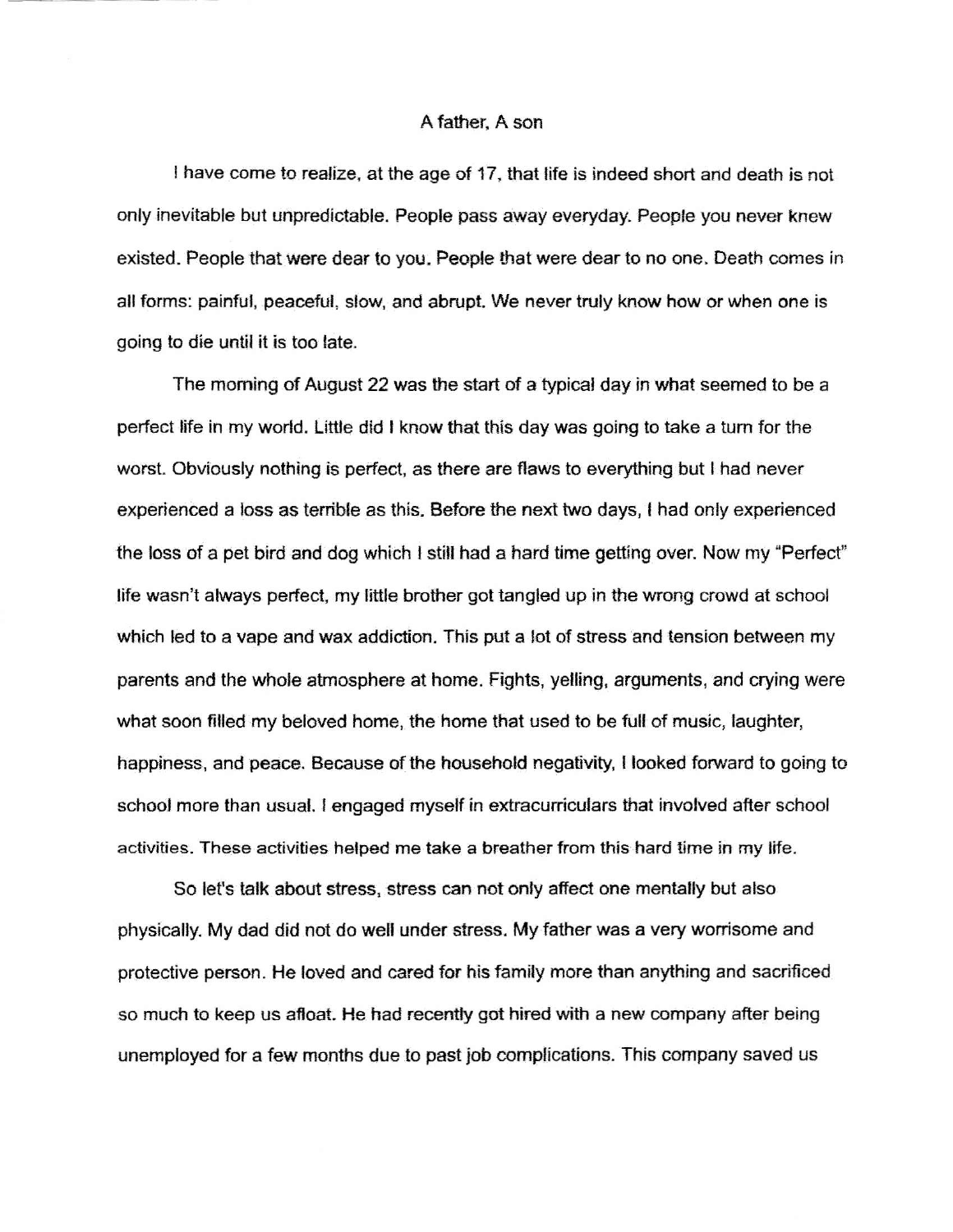from losing yet another house but they required hard work. With the hustle and stress of the new job and the drama of my brother's issues, my dad was a mess and so was the whole family.

On that Thursday aftemoon of August 22, t had just got back from a vastly sweaty wrestling practice. I rushed into the house to shower and then get ready to meet my FFA officer team for Lunch and a session at the Escape Room. After my brisk shower, my hair was a sopping wet mess, my outfit didn't look the way I imagined it to, and of course I was late! I called my mom and ran to tell her that I needed to go. There I was stopped dead in my tracks. I came to see my brother and mom hovering over my dad's listless body on the fioor with an uneasy lifeless gaze. The ambulance soon arrived and rushed him off to St. Mary's. There in the waiting room it was revealed to me that he had suffered an Aneurysm. This was most likely a bad result of his high blood pressure and stress. My dad was then flown to Arrowhead Regional Medical Center, where they could further assess and examine all the damage. The car ride there was silent as all our minds buzzed of the uncertainty of my father's fate. Each one of us reeked of gloom and confusion.

As my dad lay peaceful and slagnant in his medical bed at lCU, his body was chaotically fighting for his life and working hard to stop the intemal bleeding within his brain. lt was hard to see the man that brought light to a room be so dull and lifeless. After a talk with the doctor the decision arose to pull my dad off of life support. Raymond Harold Leonard passed away August 23,2019.

Upon coming home I felt smothered, smothered by family, smothered by people I didn't know cared, smothered by constant texts and messages, smothered by an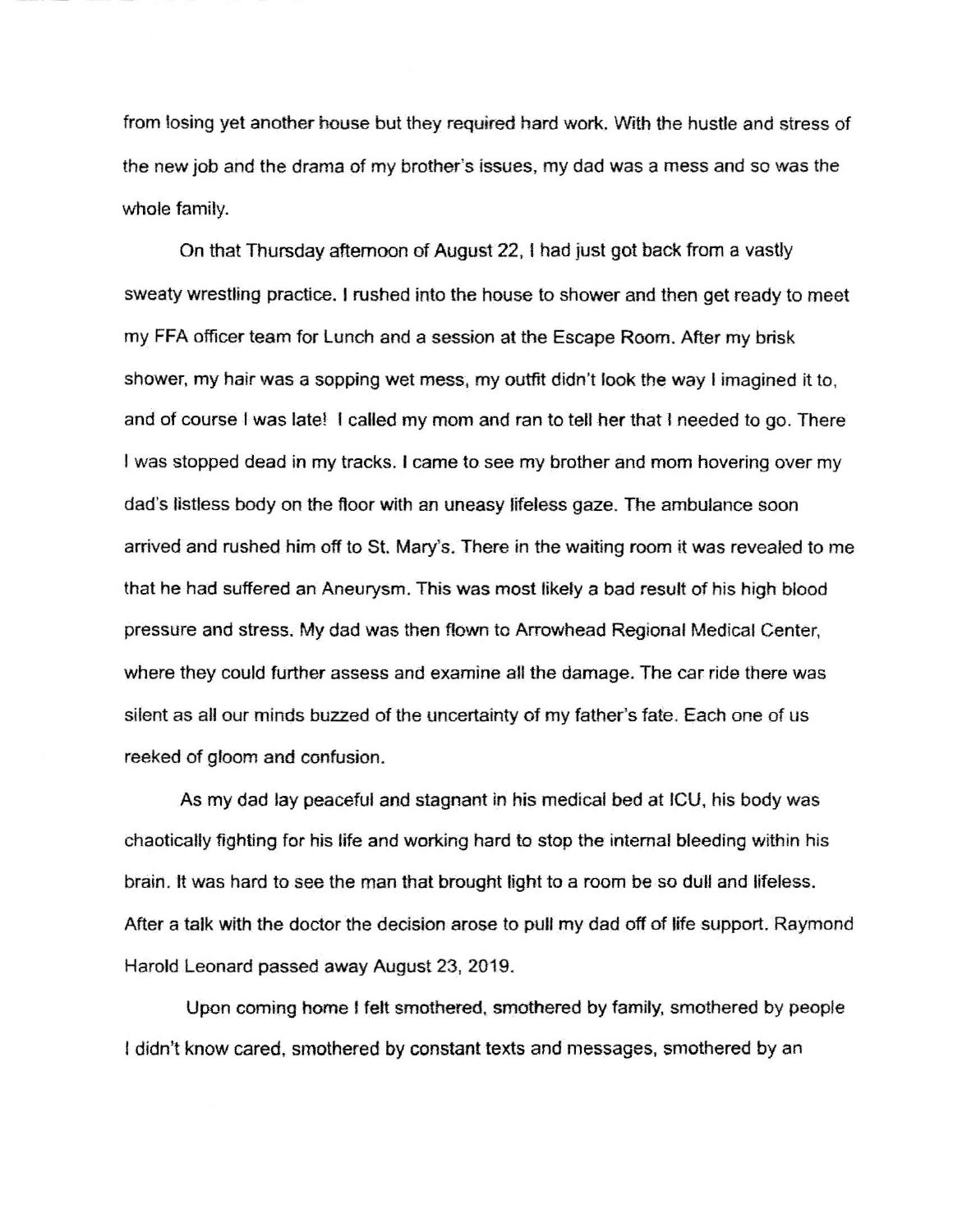immense amount of food everyone brought over, and most of all smothered by the shock. Is this real? Am I going to wake up? He can't be gone. It was an exhausting day of holding in tears and mulling over the events that had just taken place hours ago. The days started and ended in breathless misery as my mom, brother, and I stowed away in our own shells of pain and sorrow.

He died a father, a grandfather, a husband, a friend, a brother, and a son. I never truly knew how many people loved my dad until he had passed. My mom was a strong woman and the death of my father impacted her immensely- She not only had to be strong for my brother and I but face many challenges ahead. As a widowed and unemployed mother she had to find a way to keep food on the table and pay the bills. She stopped her education plan in college so she could get a job to sustain our family. Before my dad passed, she was trying to catch up on her college crediis so she could get into nursing school like she always wanted, however our complicated situation has made that goal of hers difficult to obtain.

Days somehow morphed into months, months that were full of persistence and dedication to School, FFA, and Wrestling. I not only wanted to be strong for my family but for my Dad. Soon the pain and sorrow turned into optimism and reassurance, I dedicated each day to my dad. Each wrestling match, each chapter meeting, and each big decision were in his honor. I knew my dad was looking out for me and I knew that we could be reunited one day. Ever since I was little, I told my dad that I wanted to grow up and be a Veterinarian, leven worked hard in school to keep my grade point average at a 4.0 which my dad was always so proud of. Now that he's gone it's even more important that I continue pursuing my goals, I know it's what he would have wanted. He